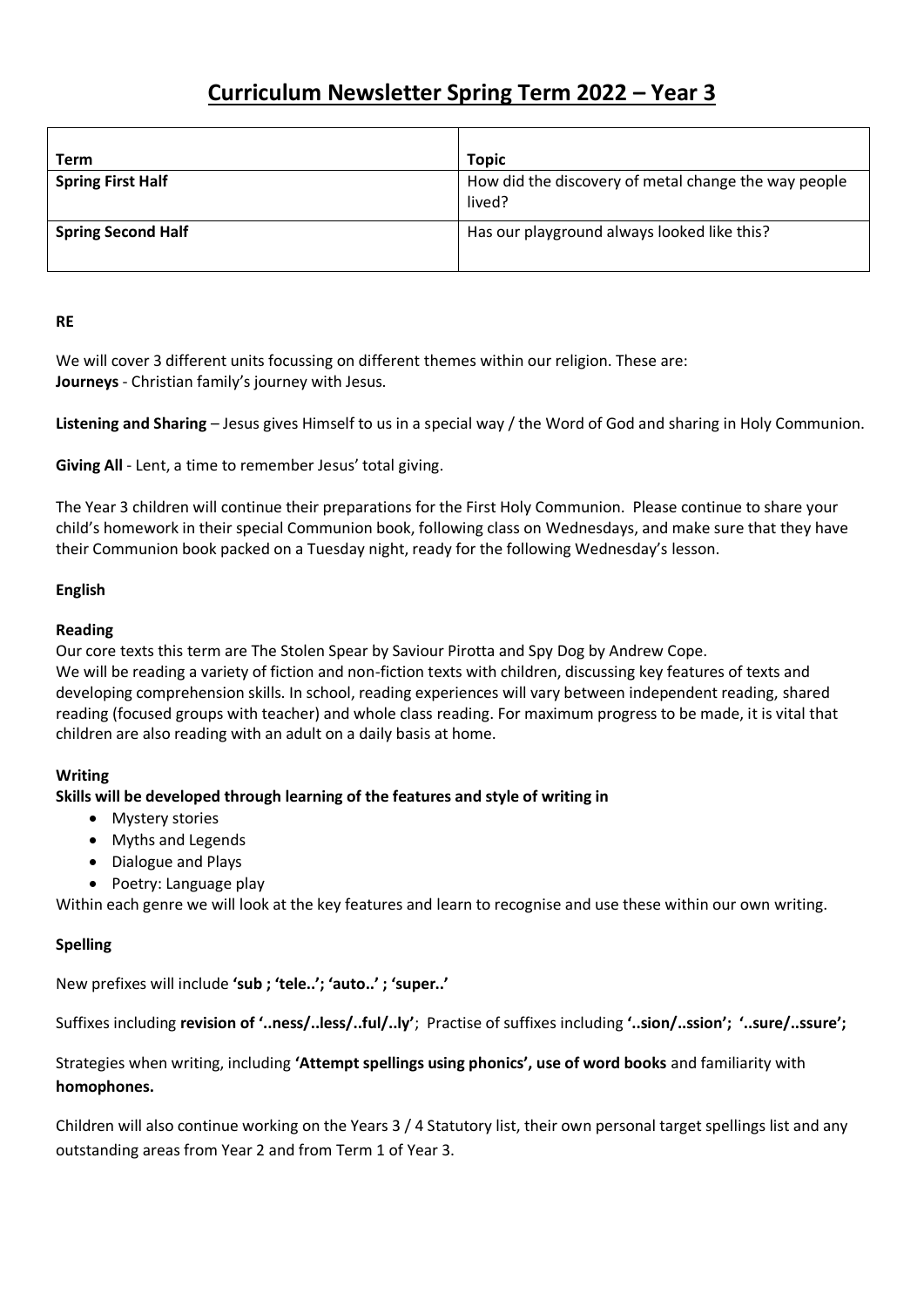Children will be encouraged to develop their proofreading and editing skills, to ensure they apply their spelling knowledge as accurately as possible.

## **Learning and practicing spellings**

Pupils:

- Learn selected words taught in new knowledge this term.
- Learn words from the Years 3 and 4 word list.
- Learn words from personal lists.

## **Grammar & Punctuation**

We will be learning about the importance of proof reading our writing to check for grammatical sense and correct use of punctuation. The children will be expected to be able to use capital letters, full stops, question marks and exclamation marks to demarcate sentences. They will also be introduced to inverted commas to punctuate direct speech.

In their written work children will be expected to use a range of conjunctions [for example, when, before, after, while, so, because], adverbs [for example: likely, quietly, quickly] and prepositions [for example: in, around, towards, over, at].

## **Mathematics**

Pupils across the school work through the same unit topics and activities are differentiated to meet their individual needs.

In addition your children should be practising their times tables at home in preparation for our weekly test.

We aim to cover the following topics this term:

- Division and multiplication (written and mental methods)
- Geometry 2D shape, angles, parallel and perpendicular lines
- Securing number facts and relationships including investigations and algebra
- Addition & Subtraction methods including money problems
- Statistics pictograms, bar graphs, Venn and Carroll Diagrams
- Measurement time and perimeter

## **Topic**

**Plants** – children will identify and describe the functions of different parts of flowering plants: roots, stem/trunk, leaves and flowers, explore the requirements of plants for life and growth (air, light, water, nutrients from soil, and room to grow), investigate the way in which water is transported within plants, explore the part that flowers play in the life cycle of flowering plants.

**Changes in Britain from Stone Age to the Iron Age – Focus on Bronze Age and Iron Age.** Children will be looking at how we find evidence from our landscape and from ancient history that tells us about Britain in the distant past. Children will learn about Bronze Age and Iron Age farming, art and culture. The children will also be learning about types of settlement and land use, economic activity including trade links, and the distribution of natural resources including energy, food, minerals and water.

**Local area study -** Children will be using fieldwork to observe, measure record and present the human and physical features in the local area using a range of methods, including sketch maps, plans and graphs, and digital technologies.